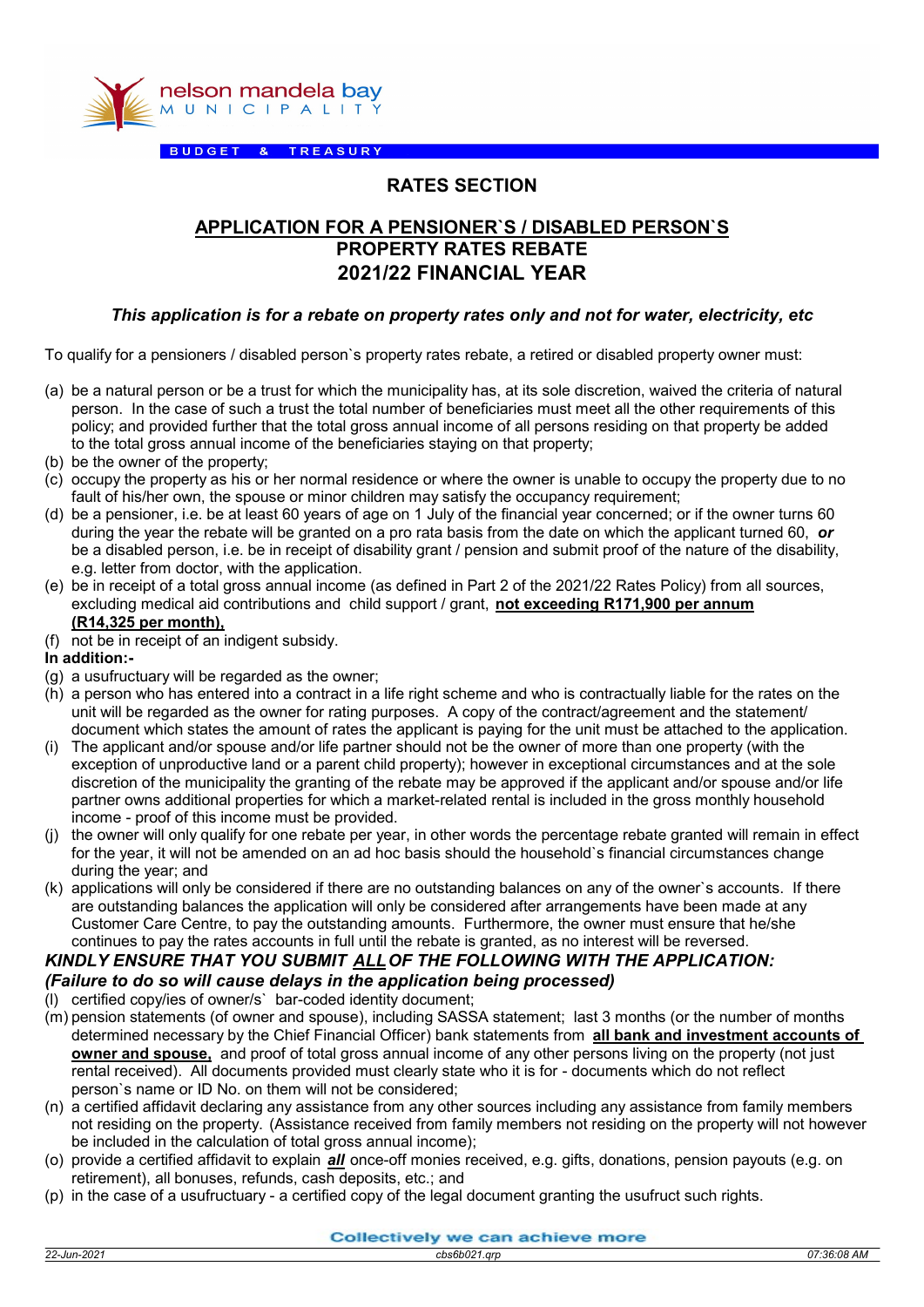### 2 of 3

Kindly complete the following in full and return by hand to any Municipal Customer Care Office or post to P.O. Box 834, Port Elizabeth, 6001. Only applications with the original commissioner's oath stamp will be accepted, i.e. no copies or faxed applications will be considered. Please note that the onus lies with the applicant to confirm that the application has been received by the municipality.

| ERF/UNIT NO                |  |             |  |  |  |  |  |  | Suburb / Sectional Title Name: ___________ |      |  |  |  |
|----------------------------|--|-------------|--|--|--|--|--|--|--------------------------------------------|------|--|--|--|
| MUNICIPAL ACCOUNT NO       |  |             |  |  |  |  |  |  |                                            |      |  |  |  |
| <b>REGISTERED OWNER OF</b> |  |             |  |  |  |  |  |  |                                            |      |  |  |  |
| PROPERTY (full names)      |  |             |  |  |  |  |  |  |                                            |      |  |  |  |
| <b>IDENTITY NUMBER</b>     |  |             |  |  |  |  |  |  |                                            |      |  |  |  |
| PHYSICAL ADDRESS           |  |             |  |  |  |  |  |  |                                            |      |  |  |  |
| OF OWNER                   |  | <b>CODE</b> |  |  |  |  |  |  |                                            |      |  |  |  |
| POSTAL ADDRESS OF          |  |             |  |  |  |  |  |  |                                            |      |  |  |  |
| <b>OWNER</b>               |  |             |  |  |  |  |  |  |                                            | CODE |  |  |  |
| <b>TELEPHONE NO</b>        |  | <b>HOME</b> |  |  |  |  |  |  | <b>WORK</b>                                |      |  |  |  |
|                            |  | <b>CELL</b> |  |  |  |  |  |  | <b>FAX</b>                                 |      |  |  |  |
| <b>E-MAIL ADDRESS</b>      |  |             |  |  |  |  |  |  |                                            |      |  |  |  |

#### PLEASE NOTE : If your "household income" (as defined by the Assistance to the Poor (ATTP) Policy) is less than the equivalent of two state pensions you may qualify for ATTP. Should you wish to apply therefore please visit any Municipal Customer Care Centre for assistance

|                                                     | <b>INCOME -</b> | <b>INCOME -</b> |
|-----------------------------------------------------|-----------------|-----------------|
| <b>Gross Annual Income Details of all occupants</b> | SELF (Annual)   | SPOUSE (Annual) |
| <b>INCOME FROM EMPLOYER</b>                         |                 |                 |
| <b>PENSION</b>                                      |                 |                 |
| <b>ANNUITY</b>                                      |                 |                 |
| INTEREST ON SAVINGS                                 |                 |                 |
| <b>RENTALS</b>                                      |                 |                 |
| FINANCIAL ASSISTANCE - FROM CHILDREN etc.           |                 |                 |
| OTHER: (please specify)                             |                 |                 |
|                                                     |                 |                 |
| TOTAL GROSS ANNUAL INCOME                           |                 |                 |

| <b>OCCUPANTS (Full Names)</b> | <b>RELATIONSHIP</b> | <b>AGE</b> | <b>TOTAL GROSS ANNUAL INCOME</b> |
|-------------------------------|---------------------|------------|----------------------------------|
|                               |                     |            |                                  |
|                               |                     |            |                                  |
|                               |                     |            |                                  |
|                               |                     |            |                                  |

# KINDLY ENSURE THAT ALL THE COMPULSORY GREY BLOCKS ARE COMPLETED IN FULL - YOUR APPLICATION WILL NOT BE PROCESSED IF THIS IS NOT COMPLIED WITH

Collectively we can achieve more